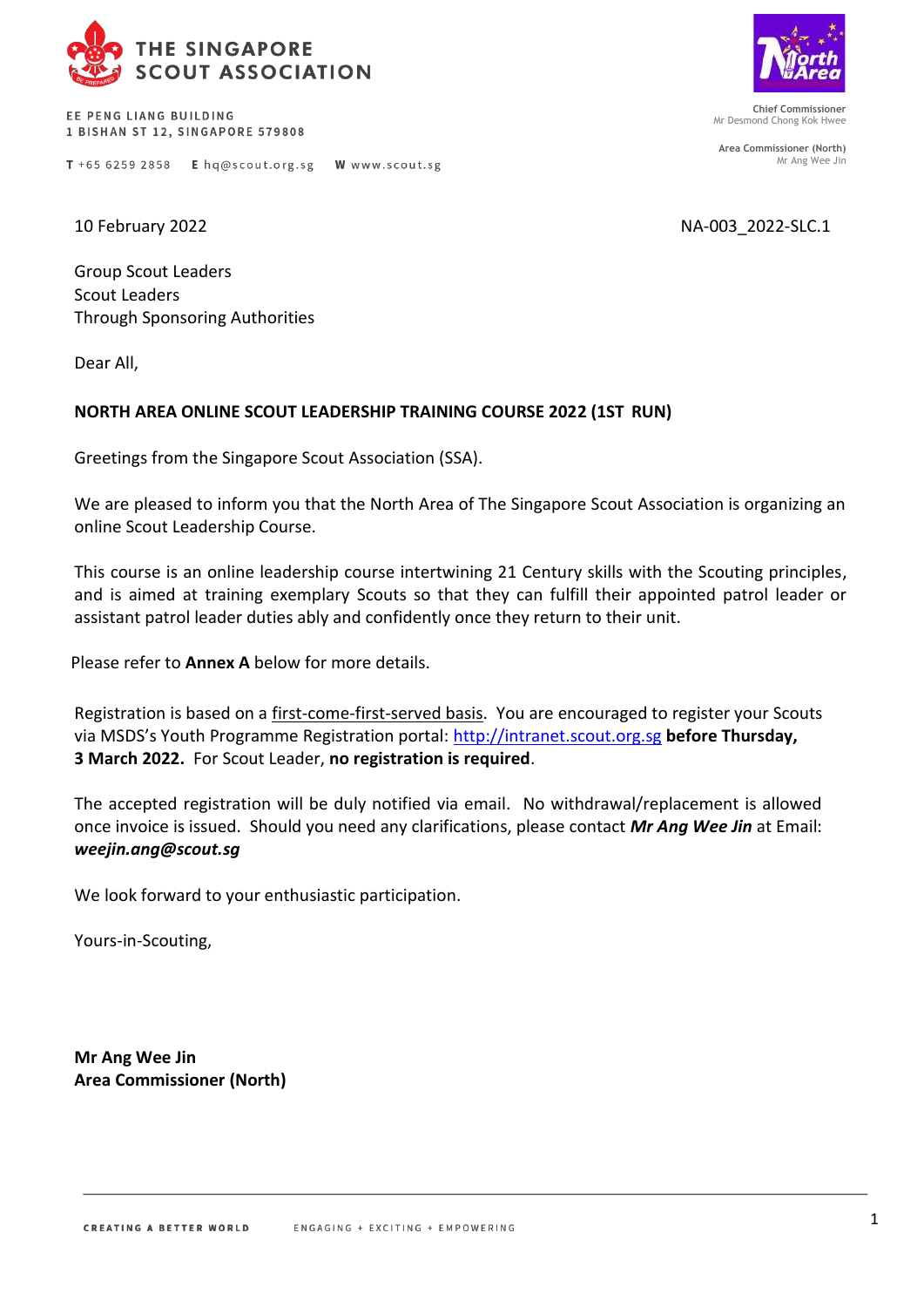

EE PENG LIANG BUILDING 1 BISHAN ST 12, SINGAPORE 579808



**Chief Commissioner** Mr Desmond Chong Kok Hwee

**Area Commissioner (North)** Mr Ang Wee Jin

**Annex A**

T +65 6259 2858 E hq@scout.org.sg W www.scout.sg

## **SCOUT LEADERSHIP COURSE 2022**

This online course serves the objectives below:

- a) To foster friendship between scouts from different schools
- b) With the help of the Scouting Method or Experiential Learning methods, and hence attain a satisfactory level of the following skills:-
	- 1. Social-Emotional Skills (for e.g., self-awareness, self-management, and relationship management skills, teamwork skills, personal mastery and small team leadership skills, etc.)
	- 2. Leadership concepts
	- 3. Event planning (Campfire, hike) where scouts will learn how to plan the program and organize events

| <b>General Information</b> |
|----------------------------|
|                            |

| Date and Time                    | 12 March 2022 @ 0900-1500hrs<br>19 & 20 March 2022 @ 1000-1500hrs                                                                                                                                                                    |  |
|----------------------------------|--------------------------------------------------------------------------------------------------------------------------------------------------------------------------------------------------------------------------------------|--|
| <b>Instructions</b>              | All lessons will be conducted via the Zoom platform. Zoom<br>details will be forwarded to participants and leaders once<br>registration is confirmed.                                                                                |  |
| <b>Maximum Intake</b>            | 40                                                                                                                                                                                                                                   |  |
| <b>Eligibility</b>               | Registered Scouts (Secondary Two or Three Students only)                                                                                                                                                                             |  |
| <b>Fees</b>                      | <s\$16.05> (Fee indicated is inclusive of GST)<br/>Includes Course Materials, T-Shirts (sizes to be filled in with<br/>attached document), certificates and badges (collection<br/>details to be issued after the course)</s\$16.05> |  |
| <b>Registration Closing Date</b> | 3 March 2022 @ 2359hrs                                                                                                                                                                                                               |  |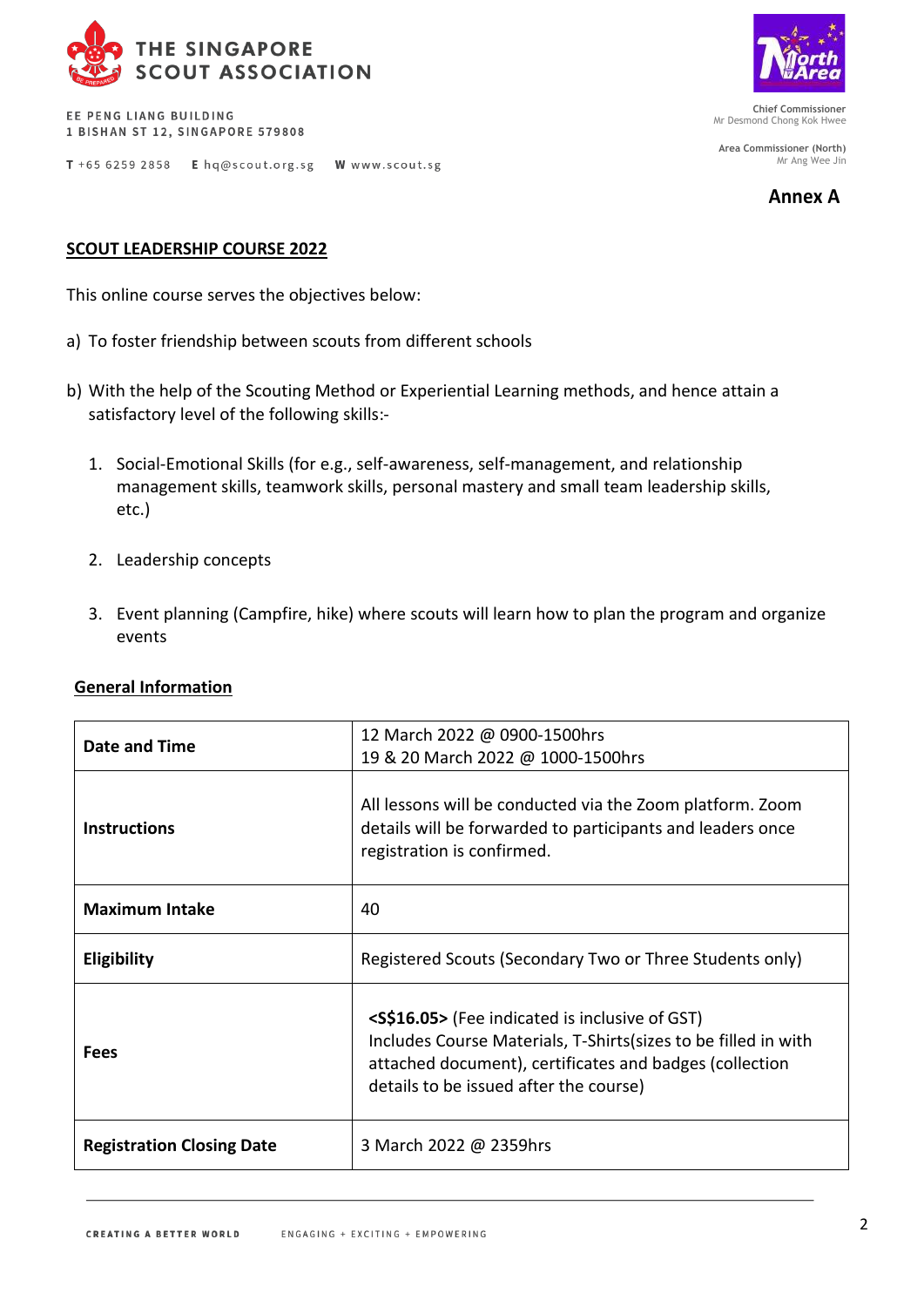

EE PENG LIANG BUILDING 1 BISHAN ST 12, SINGAPORE 579808

T +65 6259 2858 E hq@scout.org.sg W www.scout.sg



**Chief Commissioner** Mr Desmond Chong Kok Hwee

**Area Commissioner (North)** Mr Ang Wee Jin

## **Brief Program Outline**

| <b>Title</b>                  | Date and Time    | <b>Topics</b>                        |
|-------------------------------|------------------|--------------------------------------|
| <b>Online Seminar Session</b> | 12 March 2022    | Preparation and Planning             |
|                               | 0900-1500hrs     | Leadership Modules                   |
| Virtual Camp                  | 19-20 March 2022 | Presentation, sharing and assessment |
|                               | 1000-1500hrs     | Virtual Campfire                     |

The *accepted registration*<sup>1</sup> notification **will be made via email. Please notify the organizers if you have done the registration but no notification was received.**

**<sup>1</sup>Terms and Conditions:**

*<sup>1.</sup>* No refund will be made upon the confirmation of accepted registration unless due to unforeseen circumstances with valid documentary proof of absence. Any withdrawal made after which, a penalty charge may apply. Amount of refund/withdrawal will be at The Singapore Scout Association's discretion.

*<sup>2.</sup>* The Singapore Scout Association reserves the right to cancel/postpone/reject applicants due to unforeseen circumstances. Any amount of refund may then be executed, if any, by The Singapore Scout Association, after the deduction of whatever expenditure that may have been incurred by the organisers.